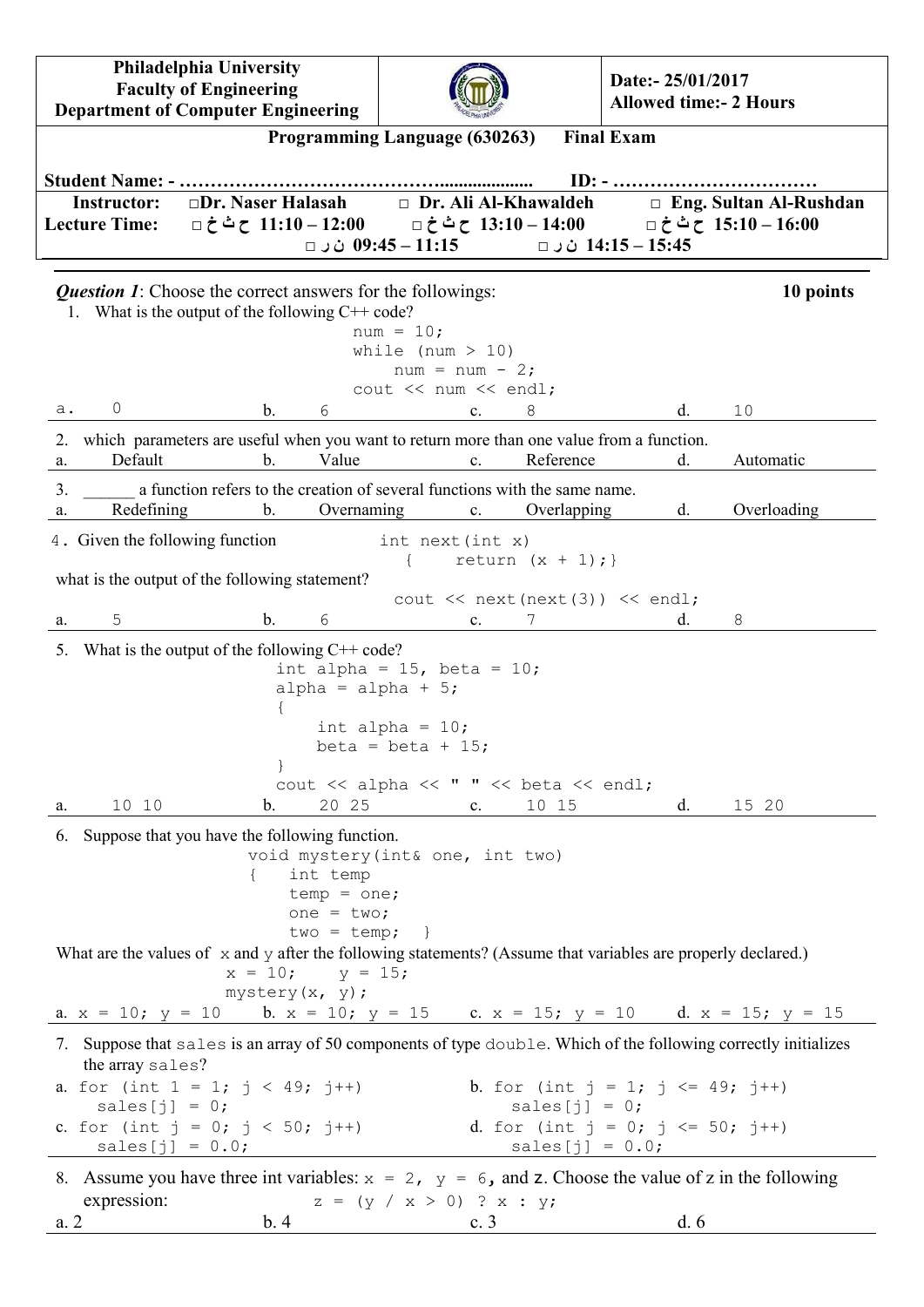|                           |                                                                  | 9. After the following statements execute, what are the contents of $matrix?$ |                                                   |  |
|---------------------------|------------------------------------------------------------------|-------------------------------------------------------------------------------|---------------------------------------------------|--|
| int matrix $[3][2]$ ;     |                                                                  |                                                                               |                                                   |  |
| int $j$ , $k$ ;           |                                                                  |                                                                               |                                                   |  |
| for $(j = 0; j < 3; j++)$ |                                                                  |                                                                               |                                                   |  |
| for $(k = 0; k < 2; k++)$ |                                                                  |                                                                               |                                                   |  |
|                           | $matrix[j][k] = j + k;$                                          |                                                                               |                                                   |  |
| a. 0 0                    | b. 0 1                                                           | c. 0 1                                                                        | d. 1 1                                            |  |
| 11                        | 2 3                                                              | 1 2                                                                           | $2^{2}$                                           |  |
| 2 2                       | 4 5                                                              | 2 3                                                                           | 3 <sup>3</sup>                                    |  |
|                           | 10. Which of the following is a valid $C++$ function definition? |                                                                               |                                                   |  |
|                           | a. void funcTest(int& u, double& v)                              |                                                                               | <b>b.</b> void funcTest(int& $u$ , double& $v$ ); |  |

| {cout << u << " " << v << endl; }                | {cout << u << " " << v << endl; }                     |  |
|--------------------------------------------------|-------------------------------------------------------|--|
| C. void funcTest(int& u, double& v)              | $d.$ void funcTest(int& u, double& v)                 |  |
| (cout $\lt\lt u \lt\lt" " \lt\lt v \lt\lt end1)$ | [cout $\lt\lt u \lt\lt'$ " " $\lt\lt v \lt\lt$ endl;] |  |

| <b>Question 2</b> : find the error(s) (logical or syntax) in the following codes and correct them. | 5 point    |
|----------------------------------------------------------------------------------------------------|------------|
| Code                                                                                               | Correction |
| float calc avg (int $x$ , int $y$ , int $z$ );                                                     |            |
| int sum= $x+y+z$ ;<br>$\mathcal{L}$                                                                |            |
| return static cast <float>(sum)/3;</float>                                                         |            |
|                                                                                                    |            |
| void main ()                                                                                       |            |
| float $a, b, c, s$ ;<br>$\left\{ \right.$                                                          |            |
| $\text{cin} \text{>a} \text{>bb} \text{>c};$                                                       |            |
| $s = calc \, avg(a, b, c)$ ;                                                                       |            |
| cout< <s<<endl; td="" }<=""><td></td></s<<endl;>                                                   |            |
| void main()                                                                                        |            |
| int A[3]= $\{3, 5, 9, 1\}$ ;<br>$\{$                                                               |            |
| for $(i=0; i<3; i++)$                                                                              |            |
| cout< <a[i]<<endl;< td=""><td></td></a[i]<<endl;<>                                                 |            |
|                                                                                                    |            |
| void display (int A, int s)                                                                        |            |
| for (int $i=0$ ; $i<=s$ ; $i++$ )<br>$\mathcal{L}$                                                 |            |
| cout< <a[i]<<endl;< td=""><td></td></a[i]<<endl;<>                                                 |            |
|                                                                                                    |            |
| void main()                                                                                        |            |
| int $A[5] = \{3, 5, 9\}$ ;<br>$\mathcal{L}$                                                        |            |
| display $(A, 5)$ ;                                                                                 |            |
|                                                                                                    |            |
| float $x=2.7$ ;                                                                                    |            |
| bool b=true;                                                                                       |            |
| while (b=true)                                                                                     |            |
| $x=$ /2;<br>$\left\{ \right.$                                                                      |            |
| if $(x < 0.5)$                                                                                     |            |
| $b = false;$                                                                                       |            |
|                                                                                                    |            |
| char $c='f'$ ;                                                                                     |            |
| switch(c);                                                                                         |            |
| $\{$                                                                                               |            |
| case A:                                                                                            |            |
| cout<<"hello";                                                                                     |            |
| break;                                                                                             |            |
| case B:                                                                                            |            |
| $\text{cout} \ll \text{"hi"}$ ;                                                                    |            |
| break;                                                                                             |            |
| default:                                                                                           |            |
| cout<<"bye";                                                                                       |            |
|                                                                                                    |            |

I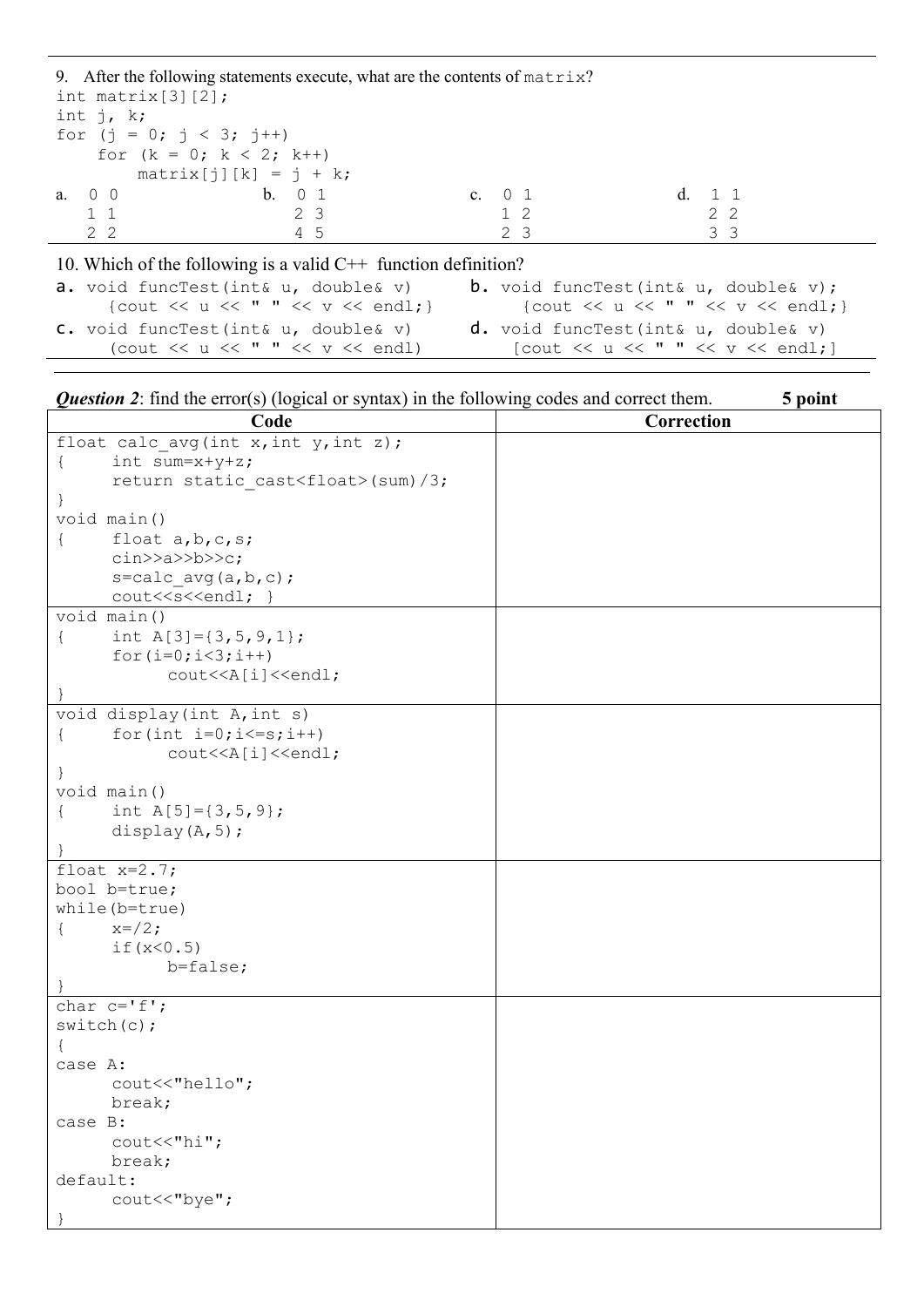| Code                                                 | Output |
|------------------------------------------------------|--------|
| int $x=13, y=5;$                                     |        |
| float $a=1.2$ ;                                      |        |
| cout< <x td="" y<<endl;<=""><td></td></x>            |        |
| cout< <x%y*a<<endl;< td=""><td></td></x%y*a<<endl;<> |        |
|                                                      |        |
| int $x=6$ , $y=4$ , $c=2$ ;                          |        |
| cout< <x+y c<<endl;<="" td=""><td></td></x+y>        |        |
| cout< <x td="" y-c<<endl;<=""><td></td></x>          |        |
|                                                      |        |
| char $ch='b'$ ;                                      |        |
| int $a=6$ ;                                          |        |
| $if(ch>'B'    a==5)$                                 |        |
| cout<<1111< <endl;< td=""><td></td></endl;<>         |        |
| else                                                 |        |
| cout<<2222< <endl;< td=""><td></td></endl;<>         |        |
| $if (ch < 'a' \& a == 6)$                            |        |
| cout<<3333< <endl;< td=""><td></td></endl;<>         |        |
| else                                                 |        |
| cout<<4444< <endl;< td=""><td></td></endl;<>         |        |
| int $x=5, y;$                                        |        |
| if $(x < = 5)$                                       |        |
| $\{$                                                 |        |
| $y=10;$                                              |        |
| $x=-10;$                                             |        |
| $\cdot$                                              |        |
| if $(x<=0)$                                          |        |
| $\{$                                                 |        |
| $y=15;$                                              |        |
| $x=-15;$                                             |        |
| $\}$                                                 |        |
| cout< <x<<endl;< td=""><td></td></x<<endl;<>         |        |
| cout< <y<<endl;< td=""><td></td></y<<endl;<>         |        |
|                                                      |        |
| int $a=17, b=0;$                                     |        |
| char c;                                              |        |
| switch(a <sup>84</sup> )                             |        |
| $\{$                                                 |        |
| case 0:                                              |        |
| $c = 'A';$<br>$b++;$                                 |        |
| case 1:                                              |        |
| $C = 'B';$                                           |        |
| $b++;$                                               |        |
| case 2:                                              |        |
| $C = \n\begin{bmatrix} C \\ 1 \end{bmatrix}$ ;       |        |
| $b++;$                                               |        |
| case 3:                                              |        |
| $C = 'D';$                                           |        |
| $b++;$                                               |        |
| $\}$                                                 |        |
| cout< <c<<endl;< td=""><td></td></c<<endl;<>         |        |
| cout< <b<<<endl;< td=""><td></td></b<<<endl;<>       |        |
| int i,j;                                             |        |
| for $(i=7, j=10; i+j<20; i++, j++)$                  |        |
| $\text{cut} \ll (i+j) \ll \text{end}$ ;              |        |
| for $(int i=0; i<2; i++)$                            |        |
| for (int $j=3; j>1; j--$ )<br>$\{$                   |        |
| $if(i+j==3)$                                         |        |
| cout< <i+j<<endl;< td=""><td></td></i+j<<endl;<>     |        |
| break;                                               |        |
| ł                                                    |        |
| $\}$                                                 |        |
|                                                      |        |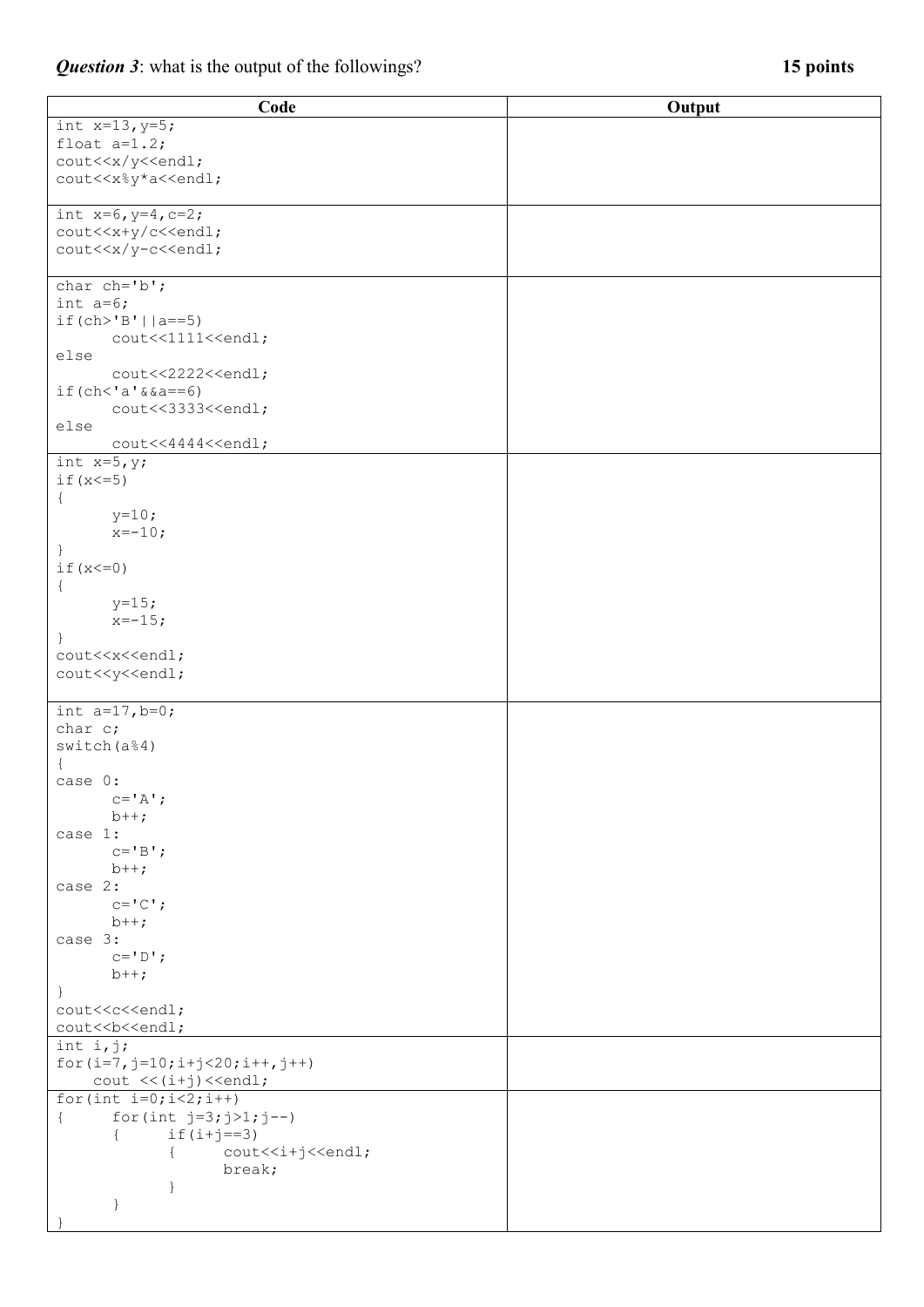| int $z=0$ , $a=0$ ;                                               |  |
|-------------------------------------------------------------------|--|
| while $(a<5)$                                                     |  |
| $z_{+}=++a;$                                                      |  |
|                                                                   |  |
| cout<<<<< <endl;< td=""><td></td></endl;<>                        |  |
| cout< <a<<endl;< td=""><td></td></a<<endl;<>                      |  |
| int $z=3, a=9;$                                                   |  |
| while $(a<13)$                                                    |  |
| cout< <a%z<<endl;<br><math>\left\{ \right.</math></a%z<<endl;<br> |  |
| $a+=2;$                                                           |  |
|                                                                   |  |
| $z+=3;$                                                           |  |
|                                                                   |  |
| float $x=0.5$ , sum=0;                                            |  |
| do                                                                |  |
| $\{$<br>$sum+=x;$                                                 |  |
| $x^* = 3;$                                                        |  |
| } while $(x<0)$ ;                                                 |  |
| cout< <sum<<endl;< td=""><td></td></sum<<endl;<>                  |  |
|                                                                   |  |
| cout< <x<<endl;< td=""><td></td></x<<endl;<>                      |  |
| float $Arr[6]=(-3.6, 2.5, 6.8, 9, -3, 5.9];$                      |  |
| for (int $i=0; i<6; i++)$                                         |  |
| if(Arr[i]<0)                                                      |  |
| cout< <i<<endl;< td=""><td></td></i<<endl;<>                      |  |
| int M[3][4]={{6,0,3,9},{4,5},{3}};                                |  |
|                                                                   |  |
| for (int $i=0; i<6; i++)$                                         |  |
| for $(int j=0; j<=i; j++)$<br>$\{$                                |  |
| $\text{count} \leq \text{M[i][j]} \leq \text{''t}$                |  |
| cout< <endl;< td=""><td></td></endl;<>                            |  |
|                                                                   |  |
| int test(int n)                                                   |  |
| if $(n == 0)$<br>$\{$                                             |  |
| return 1;                                                         |  |
|                                                                   |  |
| else                                                              |  |
| return $2*test(n-1)$ ;                                            |  |
|                                                                   |  |
| $\big\}$                                                          |  |
|                                                                   |  |
| void main ()                                                      |  |
| cout< <test(2)<<endl;<br><math>\{</math></test(2)<<endl;<br>      |  |
| cout< <test(5)<<endl;< td=""><td></td></test(5)<<endl;<>          |  |
|                                                                   |  |
| int $c=0$ ;                                                       |  |
| bool $f1(int x)$                                                  |  |
| $C++;$<br>$\{$                                                    |  |
| if $(x>3&8x<6)$                                                   |  |
|                                                                   |  |
| return true;                                                      |  |
| else                                                              |  |
| return false;                                                     |  |
| $\mathcal{F}$                                                     |  |
| void main ()                                                      |  |
| int $i=1, s=0;$<br>$\left\{ \right.$                              |  |
| while $(i<10)$                                                    |  |
| if(f1(i))<br>$\left\{ \right.$                                    |  |
|                                                                   |  |
| $s = s + 1;$                                                      |  |
| $i++;$                                                            |  |
| $\}$                                                              |  |
| cout< <c<<"\n"<<s<<endl;< td=""><td></td></c<<"\n"<<s<<endl;<>    |  |
|                                                                   |  |
| int f1(int x)                                                     |  |
| static int c=0;<br>$\{$                                           |  |
| $c++;$                                                            |  |
|                                                                   |  |
| return x*c;                                                       |  |
| $\mathcal{F}$                                                     |  |
| void main ()                                                      |  |
| int $c=2;$<br>€                                                   |  |
| while $(c<4)$                                                     |  |
| $\{$<br>$\text{cout} \leq \text{f1(c)} \leq \text{end1}$          |  |
| $c++;$                                                            |  |
| $\}$                                                              |  |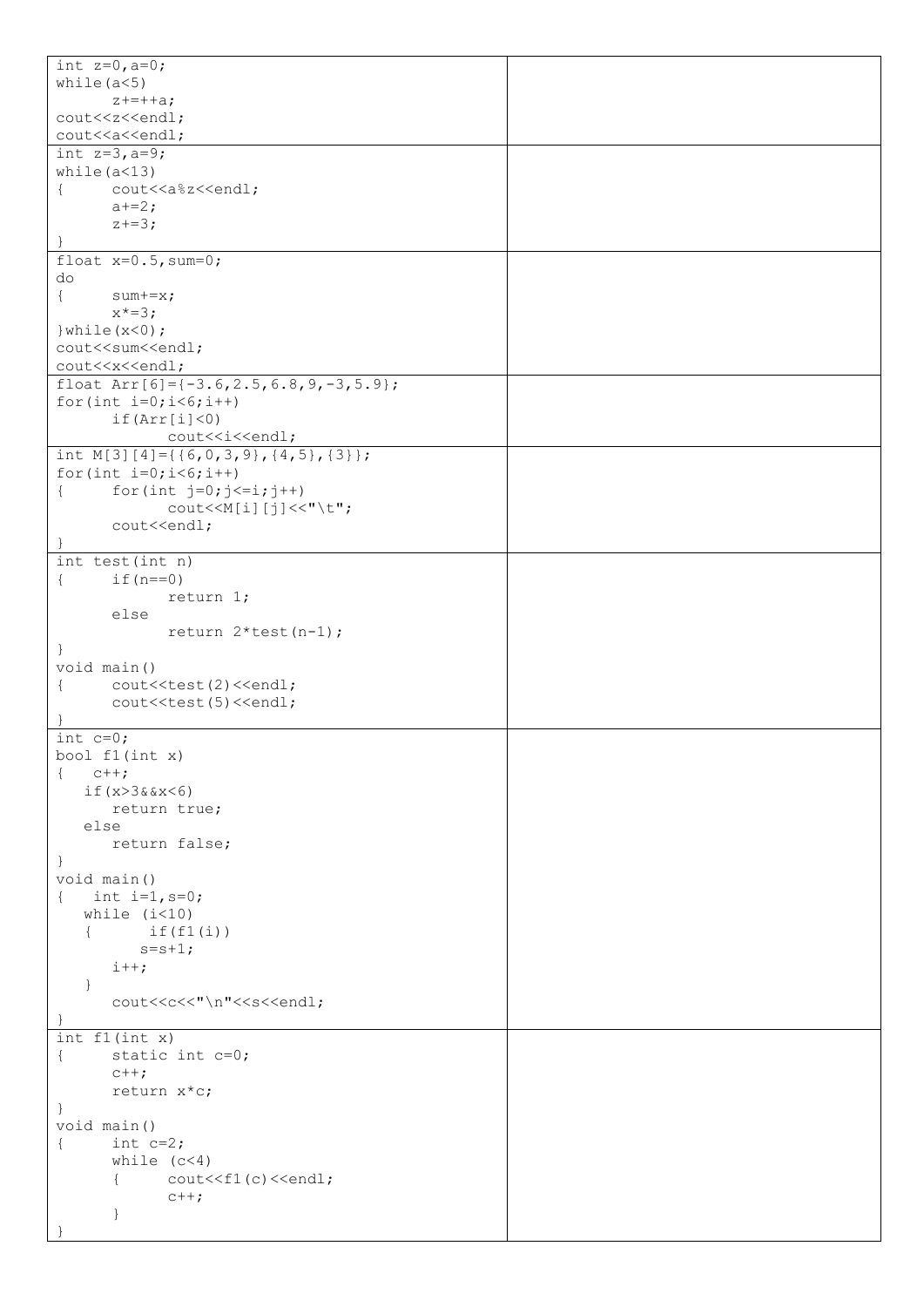*Question 4*: Write a program that perform the following tasks: **5 points**

- 1- Define a real variable x and integer variable n and enter these values by user
- 2- Define a function called **calc** that accept the real value **x** and integer value **n** then calculate the real value y where y is:

$$
y = \sum_{i=0}^{n} x^{i}
$$

Then return the value y.

3- Display the result on screen.